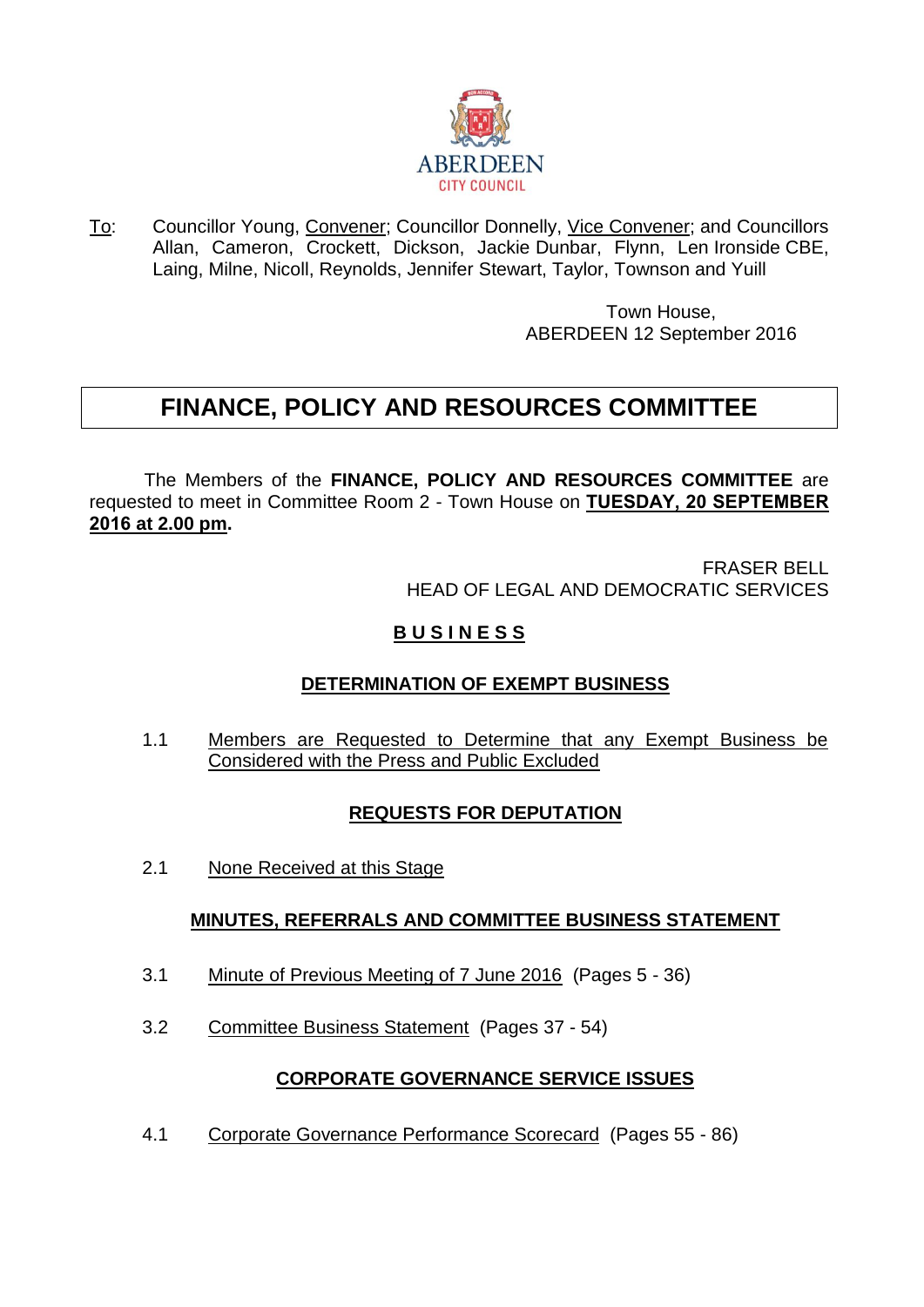### **FINANCE**

- 5.1 Council General Fund Monitoring 2016/17 (Pages 87 98) Please note that appendix D to this report is included within the private section of the agenda.
- 5.2 2016/17 Financial Monitoring Corporate Governance (Pages 99 106)
- 5.3 2016/17 Common Good Fund Monitoring Report Update (Pages 107 112)
- 5.4 Small Financial Assistance Grants and Gala Funding 2016/17 (Pages 113 - 130)
- 5.5 Electronic Bank Transfers The Gomel Trust (Pages 131 134)
- 5.6 Unrecoverable Debt (Pages 135 144) Please note that appendix 4 is confidential and is included within the private section of this agenda.

#### **HUMAN RESOURCES**

6.1 Career Break Policy (Pages 145 - 160)

#### **GENERAL BUSINESS**

- 7.1 Strategic Infrastructure Plan (Pages 161 172)
- 7.2 Opportunities for Tackling Poverty and Inequality (Pages 173 180)
- 7.3 Sustainable Food Cities Tackling Food Poverty (Pages 181 192)
- 7.4 Aberdeen Japan Strategy Update Report (Pages 193 196)
- 7.5 Twinning and International Partnerships (Pages 197 204)
- 7.6 Review of Access to Leisure Scheme (Pages 205 216)
- 7.7 Managed Print Services Policy (PrintSmart) (Pages 217 236)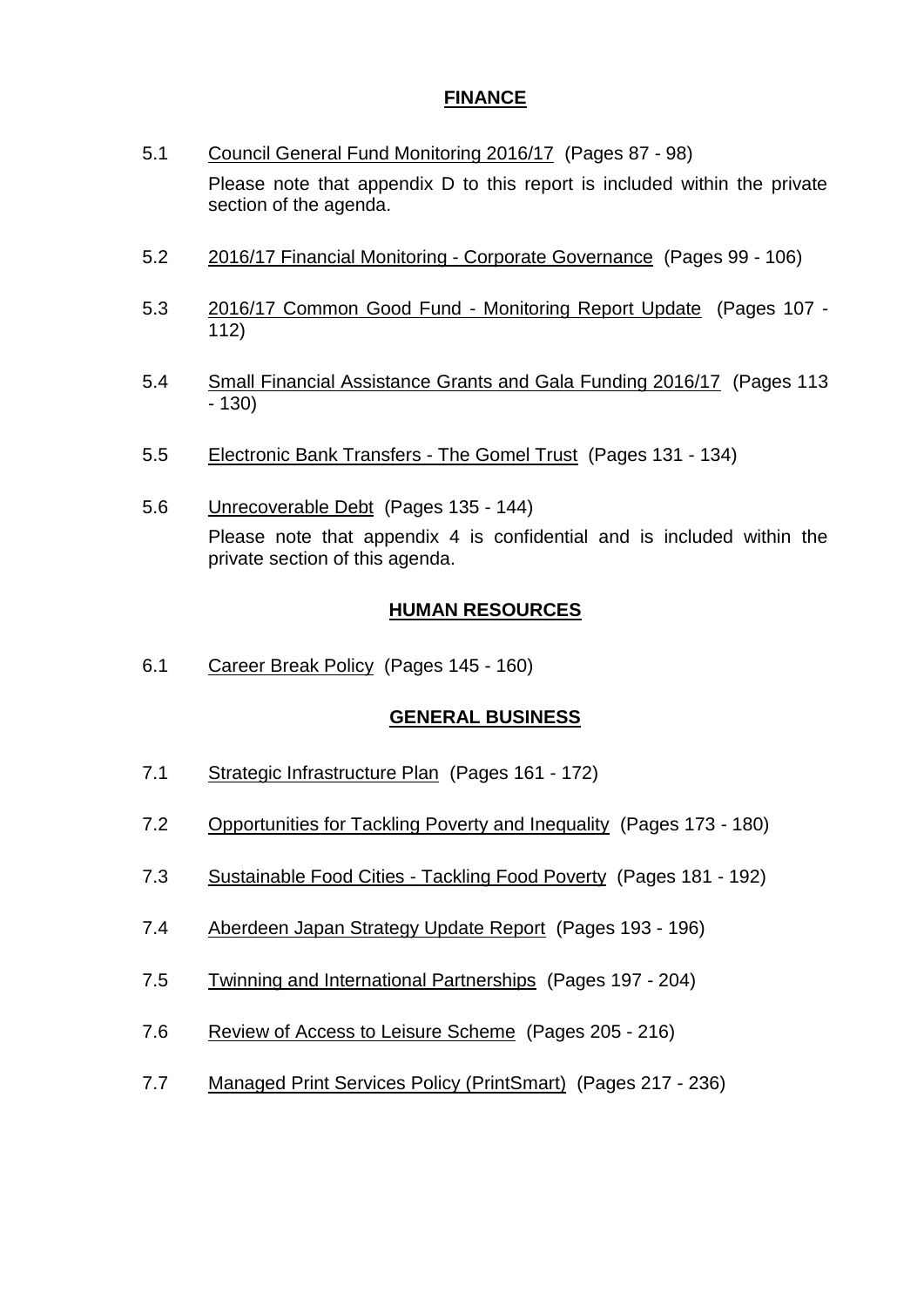- 7.8 Commercial & Procurement Services Shared Service Proposal with Highland Council (Pages 237 - 242)
- 7.9 Being Digital (Pages 243 266)
- 7.10 Station House Community Centre Update (Pages 267 274)
- 7.11 Statutory Performance Indicators (Pages 275 330)
- 7.12 Property Asset Management Policy and Framework. (Pages 331 368)
- 7.13 Condition and Suitability 3 Year Programme (Pages 369 396) Please note that there are confidential appendices in the private section of this agenda.
- 7.14 Review of Bookings and Letting Procedures in Schools and Learning Centres (Pages 397 - 412)
- 7.15 European Projects & Funding Update (Pages 413 430)
- 7.16 Environmental and Flood Prevention Works to Heathryfold to follow

#### **ITEMS THE COMMITTEE MAY WISH TO CONSIDER IN PRIVATE**

#### **FINANCE**

- 8.1 Council General Fund Monitoring 2016/17 Appendix D (Pages 431 432)
- 8.2 Unrecoverable Debt Appendix 4 (Pages 433 434)

#### **HUMAN RESOURCES**

9.1 Post of Interim Depute Chief Executive (Director of Corporate Governance) (Pages 435 - 438)

#### **GENERAL BUSINESS**

10.1 Suspension of the Aberdeen City Council Procurement Regulations 2016 in relation to Efficiency Analysis and Commercial Strategy (Pages 439 - 444)